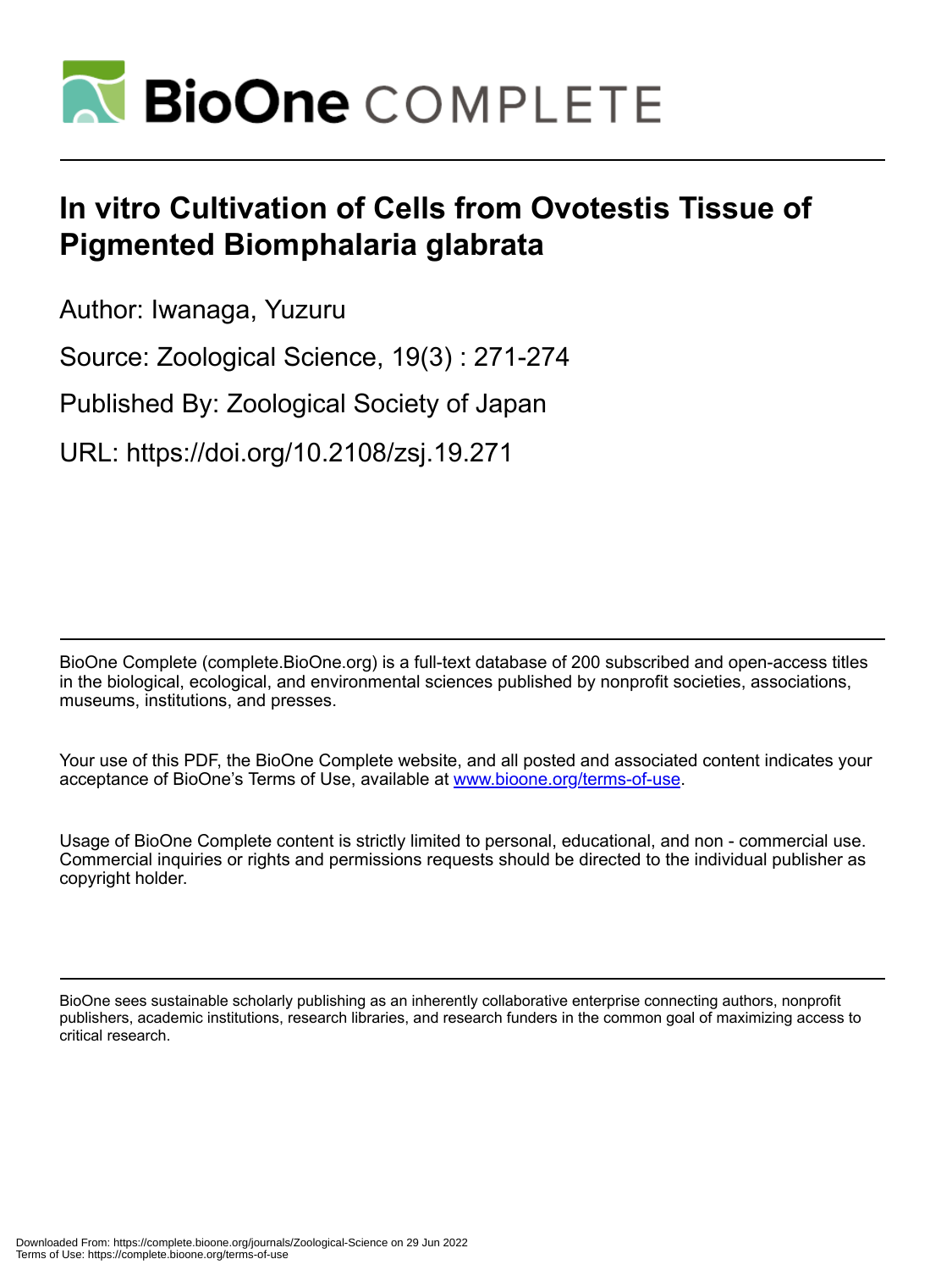### **[SHORT COMMUNICATION]**

## *In vitro* **Cultivation of Cells from Ovotestis Tissue of Pigmented** *Biomphalaria glabrata*

Yuzuru Iwanaga\*

*Department of Immunology and Parasitology, Hiroshima University School of Medicine, Kasumi 1-2-3, Minami-ku, Hiroshima 734-8551, Japan*

**ABSTRACT**—Cells derived from ovotestis tissue of pigmented *Biomphalaria glabrata*, Puerto Rican strain were cultured in double diluted GIT medium supplemented with modification of amino acids components of pigmented *B. glabrata*, ovotestis and mid-gut region and 3% inactivated fetal calf serum. As a result, two types of cells, epithelial and fibroblastic like cells increased in number during the cultivation. It seem that the medium used in this study is a suitable medium for cultivation of cells from ovotestis of pigemeted *B. glabrata* . These two types of cells have been maintained by successive transplantation for over 3 passages.

**Key words:** *Schistosoma mansoni, Biomphalaria glabrata,* ovotestis, cell culture, GIT medium

#### **INTRODUCTION**

Cell and organ culture of invertebrates have been used to study the physiology proper of those species. Although primary tissue and cell cultures of mollusks have been frequently reported (Perkings and Manzel, 1963; Burch and Cuadros, 1965; Manaka, *et al*., 1980; Iwanaga *et al*., 1985), these reports have not maintained cells and tissues over 2 months, except reports for cell lines designated HA (Vago and Chastang, 1958) and Bge (Hansen, 1974).

It is well known that different geographic strains of *Schistosoma mansoni* have different rates of infection within different subspecies of *Biomphalaria* snails (Files and Cram, 1949; Paraense and Correa, 1963; Kagan and Geiger,1965; Iwanaga *et al*., 1992). This suggests that physiological and biochemical differences exist between *Biomphalaria* snails and that these differences affect the growth of *Schistosoma mansoni* larvae. In the course of development of *S. mansoni* larvae in the snail, sporocysts almost grow in near the reproductive organs especially, digestive gland and ovotestis region of the snail, and there start mature cercarial production (Iwanaga *et al* ., 2000). Establishment of cell cultures from *Biomphalaria* snails will facilitate study of the interaction between the parasite and the intermediate hosts and permit characterization of the metabolic pathways of these

\* Corresponding author: Tel. +81-82-257-5176; FAX. +81-82-257-5179. E-mail: yiwanaga@hiroshima-u.ac.jp cells. Cell cultures from embryo of *B. glabrata* have been reported to had been established successfully (Hansen, 1974; Hansen, 1976 a,b; Yoshino *et al*., 1999). However, that from the ovotestis have not yet to be grown in vitro.

In the present study, we have established long-term cell cultures from the ovotestis of pigmented *B. glabrata*, Puerto Rican strain.

#### **MATERIALS AND METHODS**

Juvenile snails (5–7mm in shell diameter) of pigmented *Biomphalaria glabrata* used in the present study originated from the Puerto Rican strain. The snail has been maintained in our laboratory for many generations.

A basal culture medium was based on GIT medium (Nihon Parmaceutical Co., Ltd.,). GIT is a cell culture medium the development of which was enabled by the successful separation of the cell growth factor GFS from animal sera, and can be used in any mode of adherent or non-adherent cell cultivation. And so, it has been demonstrated that GIT is useful for culturing a wide variety of cells (Murakami *et al*., 1982; Sasai *et al*., 1985). In this study, 100ml of GIT was diluted 1 : 1 with double distilled water and supplemented with 10ml of amino acids components on empirical modification, as shown in Table 1, to 200ml of diluted GIT medium (medium A), and final concentration of amino acids in medium A was adjusted to the concentration of four times amount (400mg) of amino acids components (percentage by weight) of pigmented *B. glabrata*, ovotestis and mid-gut region as shown in Table 2. Two different media were prepared for this study; 1. Basal culture medium (medium A). 2. Basal culture medium supplemented with 3% fetal calf serum inactivated at 56°C for 30 minutes (medium B). These two media were prepared with penicillin G, 100 IU and streptomycine sulfate, 100 µg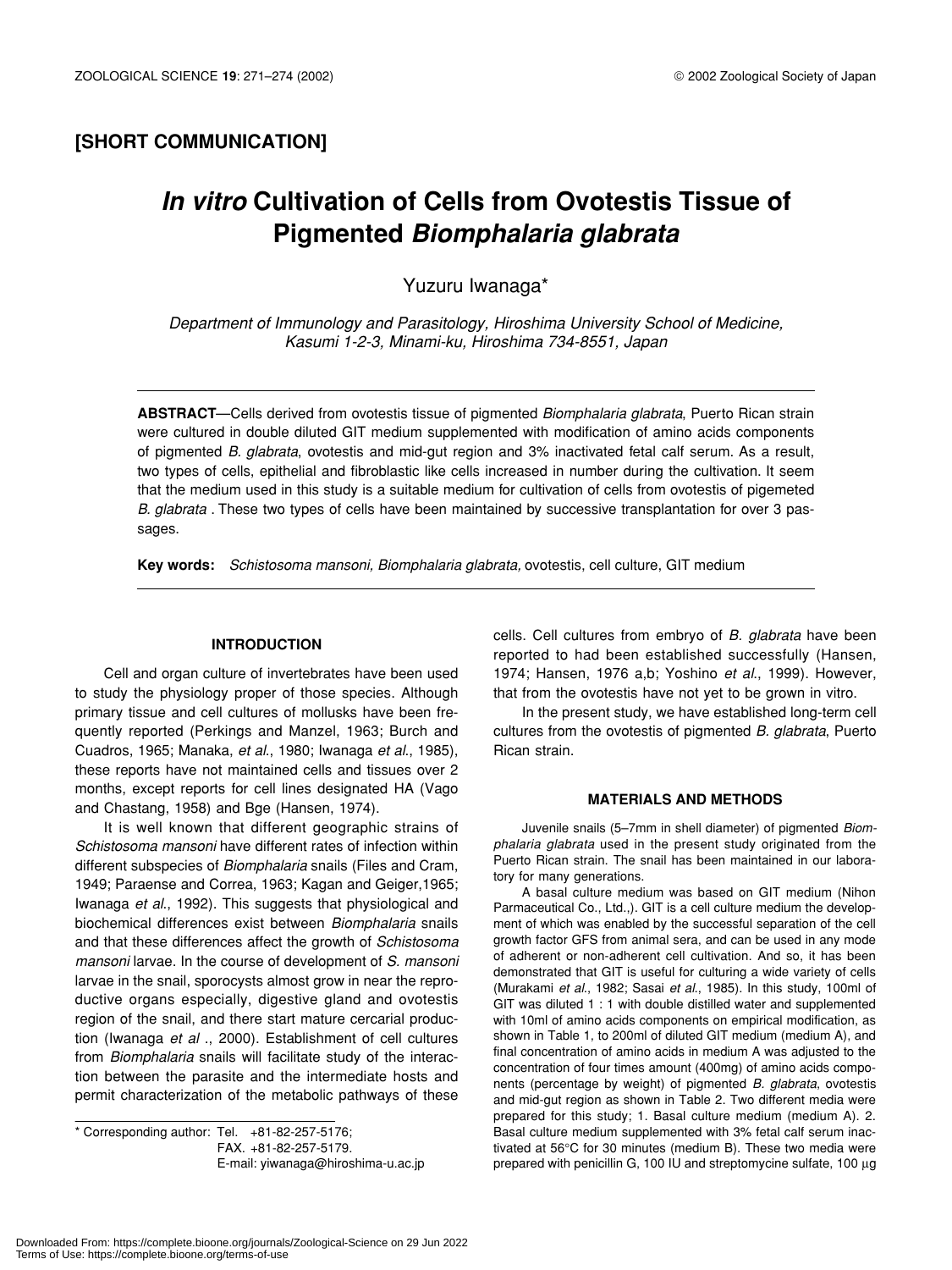**Table1.** Basal culture medium for cultivation of tissues and cells from pigmented *Biomphalaria glabrata*

Components of basal culture medium (Medium A)

|  | Diluted (x2) GIT medium-----------------------200ml |
|--|-----------------------------------------------------|
|  |                                                     |

2. Amino acids solution\*---------------------------10ml

| *Amino acids solution (mg/10ml) |      |               |      |  |  |  |  |
|---------------------------------|------|---------------|------|--|--|--|--|
| Lysine-HCI                      | 4.1  | Histidine     | 4.1  |  |  |  |  |
| Threonine                       | 20.3 | Aspartic acid | 59.0 |  |  |  |  |
| Gultamic acid                   | 53.1 | Serine        | 27.4 |  |  |  |  |
| Glycine                         | 32.5 | Proline       | 20.7 |  |  |  |  |
| Cystine-HCl                     | 22   | Alanine       | 29.5 |  |  |  |  |
| Methionine                      | 4.7  | Valine        | 14.7 |  |  |  |  |
| Leucine                         | 25.7 | Isoleucine    | 8.2  |  |  |  |  |
| Phenylalanine                   | 13.3 | Tyrosine      | 4.5  |  |  |  |  |
|                                 |      |               |      |  |  |  |  |

**Table 2.** Contents of amino acids of pigmented *Biomphalaria glabrata,* ovotestis and mid-gut region

| Lysine        | $123.0^{+}$ | $(3.3)^{2}$ | Cystine       | 31.2  | (1.0) |
|---------------|-------------|-------------|---------------|-------|-------|
| Aspartic acid | 567.0       | (15.3)      | Isoleucine    | 127.0 | (3.4) |
| Glutamic acid | 533.0       | (14.4)      | Phenylalanine | 156.0 | (4.2) |
| Alanine       | 287.0       | 7.8)        | Arginine      | 117.0 | (3.2) |
| Methionine    | 57.6        | 1.6)        | Serine        | 279.0 | (7.5) |
| Tyrosine      | 91.2        | (2.5)       | Glycine       | 320.0 | (8.6) |
| Histidine     | 67.5        | (1.8)       | Valine        | 186.0 | (5.0) |
| Threonine     | 238.0       | 6.4)        | Leucine       | 293.0 | (7.9) |
| Proline       | 227.0       | 6.1)        |               |       |       |

 $+$  nmo/mg  $\neq$  Percentage by weight

per ml. The pH of the media was adjusted to 7.2 to 7.4 with 1N-NaOH prior to use. For amino acids analysis of pigmented *B. glabrata*, ovotestis and mid-gut region, the sample that extracted according to the technique of Iwanaga and Tsuji (1985) were hydrolyzed in 6N-HCl at 110°C for 24 hr in evacuated tubes, and analyzed with a amino acid analyzer (Hitachi KLA-5). Contents of amino acids of the snail showed in Table 2.

For preparation and maintenance of culture of ovotestis tissues, prior to removing the tissues, snail's shell was wiped with 70% ethanol and air-dried. The shell was then cracked by gently applying pressure with tweezers. A cluster of tissues were removed with sterile micro-knives so as to form a piece, 2–4 mm wide. This tissue was then washed twice in balanced salt solution (BSS) (Chernin, 1963 ). The pieces were placed onto petridishes containing 0.25% trypsin solution in BSS prepared without calcium and magnesium (CMF) for 10 min. Petridishes were gently agitated every 2 to 3 minutes. After trypsin treatment for 10 minutes, the pieces were rinsed with BSS and placed in T-flask (25p, Slim Type, Iwaki Glass Co., Ltd) containing CMF to attach the pieces to the bottom. The CMF was then removed and replaced with 5 ml of medium A. T-flask were maintained at 24 to 26°C. The tissues were cultivated for approximately 60 days. About half of the medium was withdrawn and renewed at 2 times a week during cultivation. BSS and CMF used in this study contained 500IU/ and 300 µg/ml penicilline and streptomycine, respectively.

For maintenance of cells derived from tissues, three types of cells from the tissue culture, namely, amebocytic, epithelial like and fibroblastic like cells appeared on the surface of T- flask after 1 to 10 days of culture. After 2 to 3 weeks initiation, the epithelial and fibroblastic like cells were mechanically dislodged from the surface with Pasteur pipet. The suspension of cells was centrifuged at 1,000 rpm for 10 minutes, and the cells suspension was transferred to T-flask containing 5 ml of fresh medium B. Primary culture was

started with approximatelly  $2\times10^2$  cells per ml. Cell counts for growth rate were determined by hemocyto-meter after10, 20 and 30 days. T-flask were maintained at 24 to 26°C, and about half of the medium renewed every 3 to 4 days. Cells grown in the primary culture were trypsinized according to the technique of Hansen (1974) 35 days after the start of a cell culture, and the suspension of cells, about 2 $\times$ 10<sup>2</sup> cells per ml, was resuspended in T-flask containing 5 ml of medium B. When cells populations reached about  $3\times10^2$  cells per T- flask, part of the cells were transferred to a new T- flask.

#### **RESULTS AND DISCUSSION**

Amebocytic cells migrated out from explanted tissue 20 to 24 hr after the culture was started, and they formed a colony of cells near the tissue after 5 to 7 days (Fig. 1). The cells were variable in shape and size. Peak cell movement from the explants was observed at the end of the first two weeks, but the cells continued to migrate from the explants moved slowly during the end of culture period. The stage of proliferation of cells could not observed. At 10 to14 days after initiation, the tissue culture yielded outgrowths of epithelial and/or fibroblastic like cells reported by Kitamura (1970) and Hansen(1976a). The growth rates of epithelial and fibroblastic like cells were faster in number than that of amebocytic cells until 7 weeks after culture (Fig. 2), but the number of epithelial like, fibroblastic like and amebocytic cells declined slowly and some cells failed to continue to develop and died and disappeared during the succeeding week, and so, it was exactly difficult to count the lived cells during cultivation.

The suspension of two types of cells, migrated out from explanted epithelial and fibroblastic like cells was placed in a T-flask containing 5 ml of medium B. In preparations of cells stained with Giemsa, one type, i.e., epithelial like cells were characterized by polygonal cell with a central, granular nucleus and appeared patch-like in the monolayer. The fibroblastic like cells exhibited different sizes, and contained large nucleus (Fig. 3). The growth rate of cells showed in Fig. 4. The cells increased in number to 3 to 4 fold at 30 days after initiation. It seemed that fibroblastic like cells relatively increased in numbers than that of the epithelial like



**Fig. 1.** A colony consisting of amebocytic cells, 7 days after cultivation, x200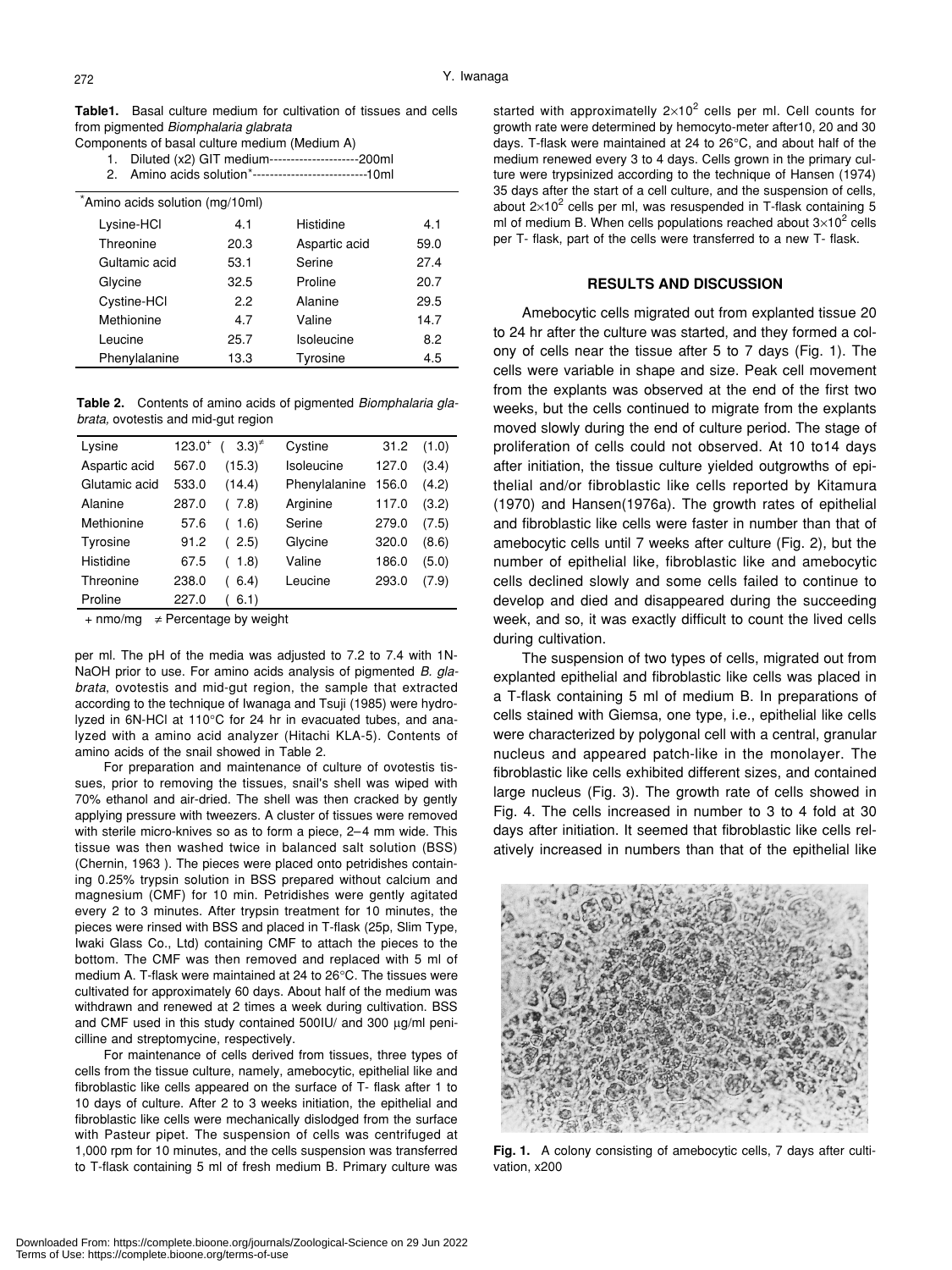

**Fig. 2.** Epithelial and fibroblastic like cells migrated from the ovotestis gland tissue, 7 weeks after cultivation, x100



**Fig. 3.** Epithelial (arrow 1) and fibroblastic like (arrow 2) cells at 2 nd subculture, 10 days after seeding, x400

cells, but they then slowly decreased in number and became granular at 50 days after inoculation(data not shown). Hansen(1976a) reported that primary cultures of cells from embryos of *B. glabrata* started with about 1×10<sup>4</sup> cells, and cells usually were well grown by 10 days, but they then slowly decreased in numbers and died, so the cells rapidly needed to transfer to new flak. In present study, inoculation started with  $2\times10^2$  cells, and they activity lived by next inoculation. It seem that inoculation of cells number in primary culture is a debatable point.

In cultivation of embryonic cells from *B. glabrata* reported by Basch and Diconza (1973) and Hansen (1976 a), they observed at least three types cells, that is, amebocytic, epithelial like and fibroblastic like cells, and a cell line designated Bge (*Biomphalaria* embryo) that has been maintained through many subcultures of colonies of epithelial and/or fibroblastic like cells. In our observations of the tissues culture in the present study, three types of cells, i.e., amebocytic, epithelial like and fibroblastic like cells were observed near margins of explanted tissue. In previous experiments, subculture of these three types of cells was made repeatedly at about 2 weeks intervals with mediun A



**Fig. 4.** The growth curve of cells

for 2 months, but the cells were not increased noticeably, especially amebocytic cells were not growth (not published).

Serial cultures were made using the same medium that was used initially for cell culture. There was at least 3-fold increase in number over the primary culture in the third passages of culture. Cells suspension obtained from every serial culture always contained two types of cells, and no morphological change were observed. Mitotic figures were usually seen, but chromosome number and karyotype of cells could not count. For long-lived culture of cell and/or tissues of invertebrate, Grace(1966) established cell line from the *Aedes* mosquitos using 900mg amino acid components. and also Hansen(1976a) maintained the cells form embryos of *B. glabrata* by Schneiders Drosophila medium diluted to 22%(included about 240mg amino acids). It seem that amount of amino acids components in medium is the important factor for long-term culture. Basch and Diconza (1973) maintained embryonic cells from *B. glabrata* with medium 199 and components from analyses of hemolymph from adult *B. glabrata*, but the cell could not maintained long-term. It was considerable that amount of total amino acid components of the hemolymph in medium was not enough during the culture period. This problem is need to reexamine. In the present study, we have been able to culture cells derived from ovotestis of *B. glabrata* by using GIT medium supplemented with 400mg of amino acids components of the snail and 3% inactivated fetal calf serum. These cells showed active growth, and the cells have been subculturing over 3